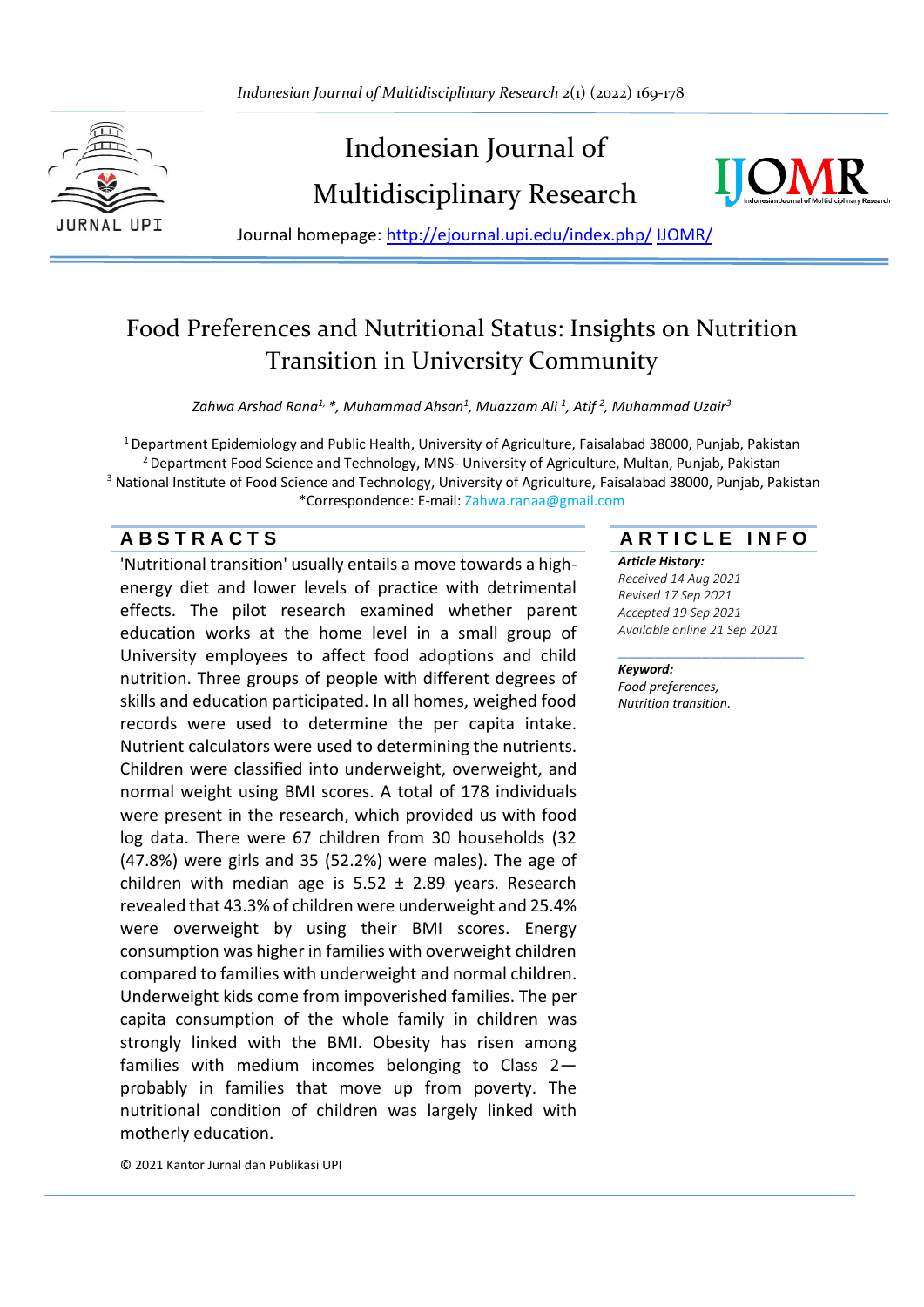#### **1. INTRODUCTION**

About 170 million children under the age of 5 are suffered from malnutrition that is the leading cause of morbidity among these children.

The world has 165 million malnourished children under the age of five. Malnutrition represents at least half of all fatalities in children worldwide (Larson-Nath & Goday, 2019). Nearly half of the death rate among children worldwide is due to malnutrition. It also presents a danger to the physical and psychological development of children, leading to low academic success (Anik *et al.,*2019). Sufficient nutrition is essential to provide a robust immune system and the appropriate early childhood physical and intellectual development. Malnutrition leads to many consequences included poor health's psychosocial disabilities and susceptibility to many diseases. Pakistan has recorded one of the highest levels of child malnutrition prevalence compared to other emerging countries (Cederholm *et al.,*2019). National nutrition survey revealed that nearly one-third of the children in Pakistan were underweight and anemic' while 44% are suffered from stunting and 15% are wasted. It is said that child malnutrition is a decline in Pakistan compared to other developing countries. In less developed countries' despite efforts of coping with socioeconomic disabilities, Child malnutrition is still a major public health concern. Malnutrition leads to many factors including low birth weight, lack of breastfeeding practices, inappropriate supplementary feeding, maternal education, poor knowledge and awareness towards Nutrition, parity, food insecurity, and vaccination hesitancy or other infectious diseases.

In addition, diet habits during pregnancy, and feeding practices are essential for meaning realizing the full life potential of a child. If this window of opportunity is lost, development, less learning, and decreased performance may be permanent and slowed down (Choi *et al.,*2019). Stunting refers to poor infant health owing to several variables such as physical growth and cognitive capacity (Anik *et al.,*2019; Sawaya, 2006). Low height against age is called Stunting, assessed using anthropometric indexes for WHO child development criteria as a proxy measure (Cederholm *et al.,*2019). Pakistan has the most stunted children in South Asia after India (Kar *et al.,*2008). In Pakistan, however, malnutrition is prevalent across all ages, and in recent decades improvement has been unpredictable (Engle & Fernández, 2010).

Punjab's stunning incidence was 36 percent in 2011 and 33.5 percent in 2014. For the country's biggest and most developed provinces, this prevalence is worrisome. Punjab provides more than 52 percent to national revenue, consisting of half of the Pakistan population were severely adhere to child nutrition with multiple associated detrimental factors as food security, lack of knowledge and awareness, lack of proper counseling towards nutrition. Similarly, prior research has shown that individual and community variables are significant predictors of childhood stun and have confirmed that 37 percent of stunts had to do with issues at the community level in their study (Boah *et al.,*2019). In addition to children's unique features and parental traits, the significance of water, sanitation, and hygiene (WASH) for children and newborns, especially in cases of stunting during the first 2 years of life, has been recognized (Anik *et al.,*2019). Recent research indicates that inadequate diets, low nutritional status, poor hygiene practices, food insecurity, poverty, and socioeconomic inequalities of mothers during and after pregnancy are major causes of infantile stunning (Ahmad *et al.,*2020). Furthermore, the quality of the child's diet is often affected by, and access to, sufficient health and/or absence of, community/village nutrition and social services (Singh *et al.,*2019). Previous research revealed that women's education, equality, and the availability of food are the major causes of stunting (Bouvier *et al.,*1995).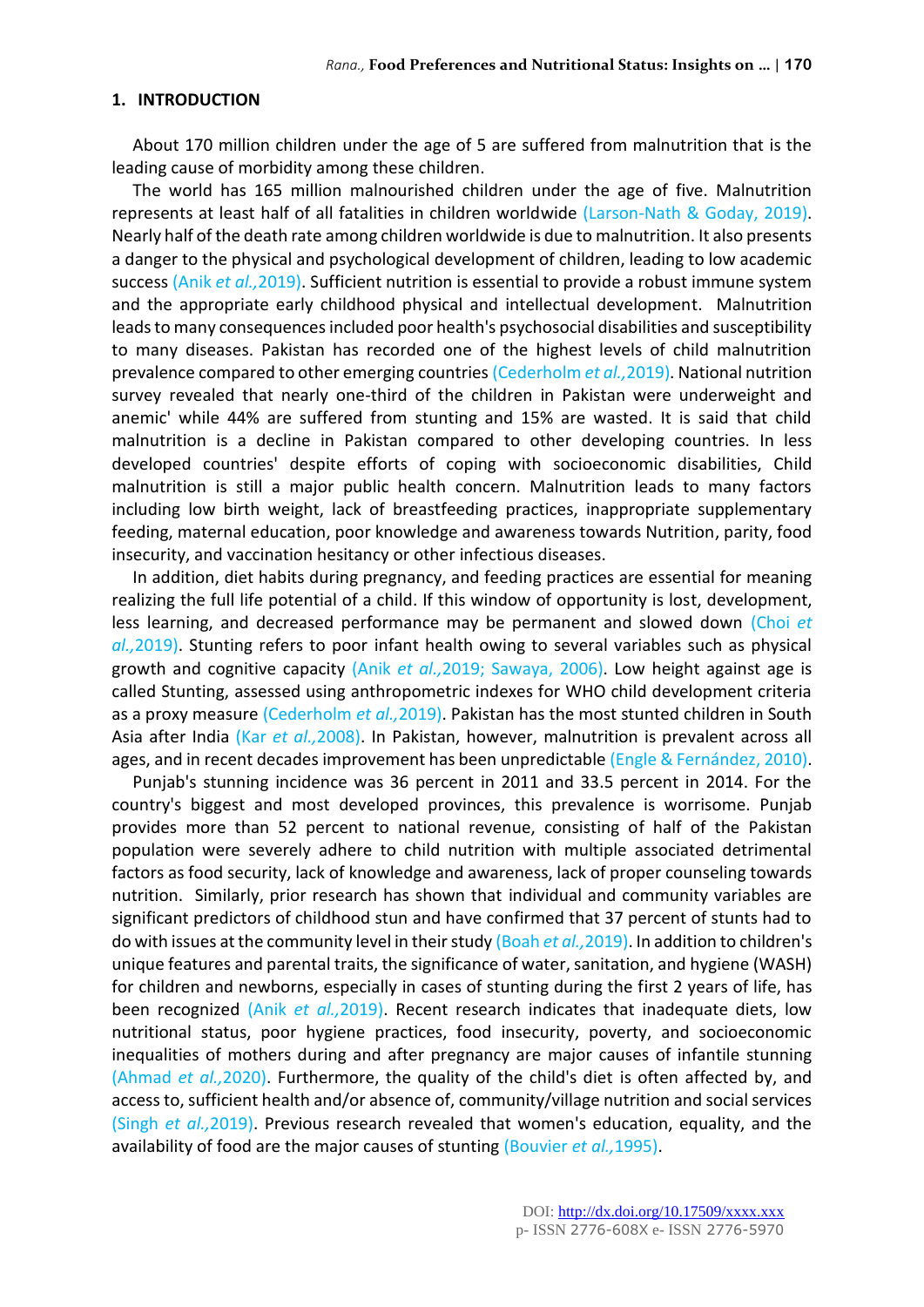Although Pakistan's literature is relatively scant. In addition to national but also microgeographic, efforts are being made to examine the determinants of under-nutrition (Ahmad *et al.,*2020; Tekile *et al.,*2019). Research from the province of Sindh also shows that maternal analphabetism, poor incomes, and overcrowding are major risk factors for stunting. Furthermore, rural mother education may decrease stunting since women are more likely to be stunted and weighty than men in these areas (Humbwavali *et al.,*2019). Contrary to that claim, research utilizing 2011 MICS data for Punjab investigated that female-headed households (a measure of women's empowerment) had 26% reduced children stunting odds (Nisar & Dibley, 2014).

All of these studies focused on the use of either normal smaller squares (OLS) or binary analysis of logistic regression. As a typical OLS, the correlation coefficient may be over-or under-evaluated at various places across the range of the stunting prevalence. These hierarchies contain essential information for better and more focused development of policies. This research thus utilizes a multi-level hierarchical modeling method to unravel variance at the micro-geographical level of households, communities, and districts that are not investigated in the instance of Pakistan. This study will set the scene for policy discussion and offer information on the data-driven formulation of public policy. Hence the study was aimed to access the parent's education associated with their children's Nutritional status.

#### **2. METHODS**

International Standard Occupational Classification (ISCO)-88 identifies four main categories considering the degrees of formal education and skills. Professionals are categorized in level 4, associate professionals at level 3, services staff at level 2 and primary profession that does not need any kind of specific training were at level 1, Professionals at level 4, nurses and associate professionals and technicians of level 3, staff and service staff at level 2 and primary professions that do not need special training at level 1. We utilized this categorization to classify families in terms of the education and skills of the main woman in the family. For simplicity, Class 1 (housekeeping personnel) Class 2 (infirmary workers), and Class 3 (doctors) are re-designated for this report. We studied all the participants in the University, each of whom were were personally known by researchers and had a good relationship with to guarantee compliance with the rigors required to keep the comprehensive weighted logs of home food consumption. We investigated food consumption per capita in families and child nutrition.

The emphasis of our research was on children's nutritional status. WHO classifications underweight (BMI < 5th centile) or overweight (BMI > 5th to < 85th centile) were used. While BMI is defined as Body mass index (BMI) [weight (in kg)/height(m2)]. The consumption of food at the family unit level was examined to understand the impact of food adoptions on a child's Nutritional status. Each home was supplied with kitchen weighing devices (Venus domestic scale, KCE Model), and all the raw foodstuffs used for cooking purposes were recorded for 2 consecutive days.

Socio-demographic elements as Age, gender, precipitate income, weight, total family members were also recorded. Food records were analyzed revealing the exact raw foodstuffs weight used for cooking purposes in the kitchen. The nutritional content of meals was analyzed using dietary software to determine nutrients eaten in households per day. This dietary program has been created by Gopalan et al utilizing the nutritional content of Pakistani cuisine. The program has been pre-validated.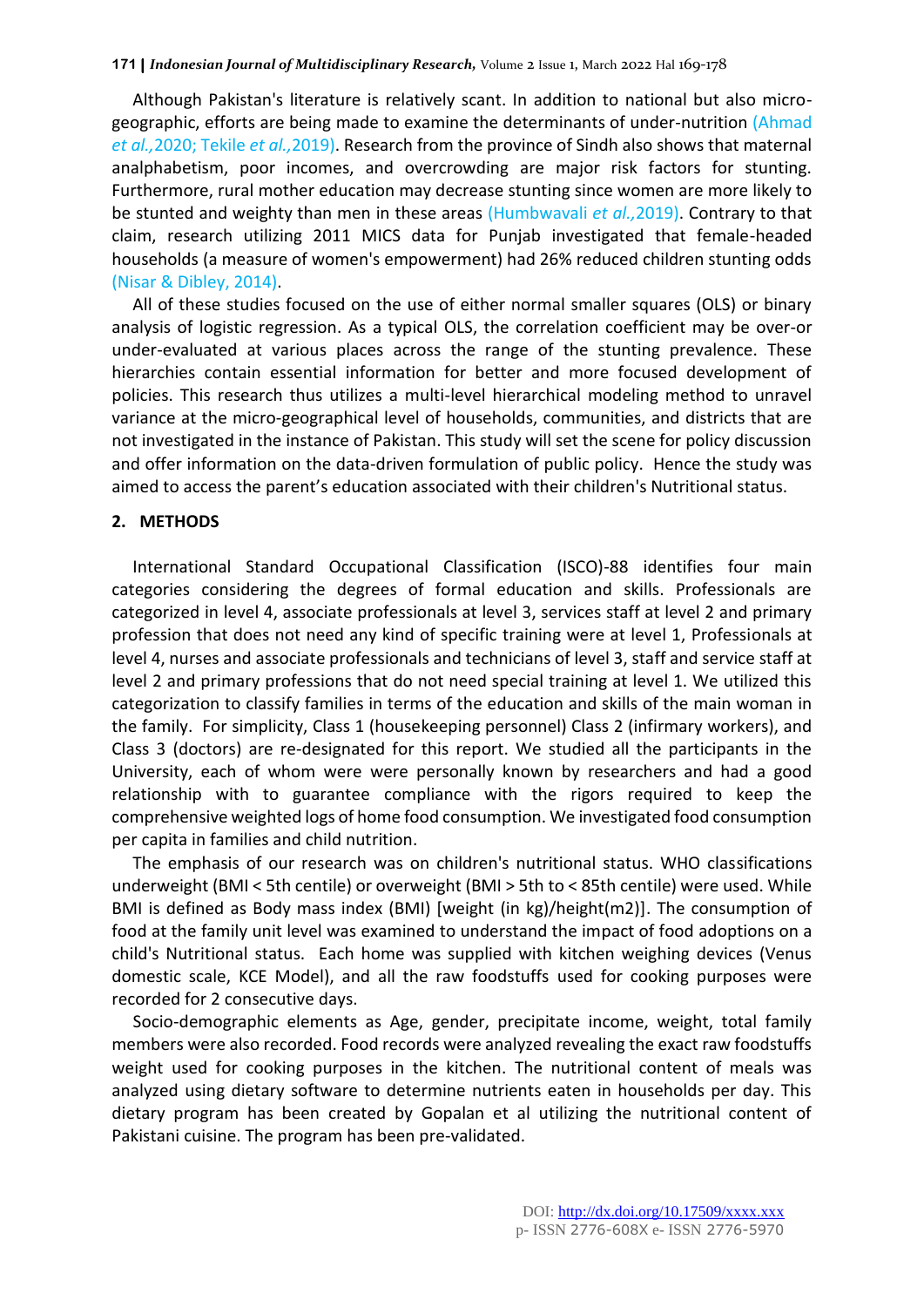#### **2.1. Calculation of Sample Size**

Given the variance in energy use, we considered that a margin of error of 20 percent for each group was acceptable. Looking for differences at the confidence interval of 95%, we estimated that a sample of at least 30 people (adult equivalents) should be studied in each of the 3 groups [13]. To include allowances for dropouts, we selected a sample of around 50 people in each group and we intended to investigate a total of 150 persons in 30 families, taking the average family membership of 4.

#### **2.2. Analysis of Statistics**

The statistical analysis was conducted using version 17.0 of SPSS for Windows. Continuous variables are given as a mean ± SD, while absolute numbers and percentages of categorical variables are presented. Data were verified for normality using the Sha- pyro Wilk test prior to doing statistical analysis. For comparing three or more groups, the Kruskal Wallis test has been employed and additional comparisons have been made using the Mann Whitney U test. Using the chi-square test, categorical variables were examined. A p-value of less than 0.05 was chosen for all statistical tests to show an important difference.

For family comparisons, the per capita consumption (per adult equivalent) in the household was utilized. Previously utilized adult-equivalent conversion factors were used. The adult scale provides for the makeup of the family and the existence of family members with different energy requirements, such as children. The home foods were believed to be properly divided in the family unit and each received a part in the household pot in accordance to its age.

Written informed permission was obtained for the children's guardian participation. The permission forms were approved by the Committee on the Institutional Ethics University of Agriculture Faisalabad, Pakistan.

### **3. RESULTS**

A total of 178 individuals were present in the research, which provided us with food log data. There were 67 children from 30 households. Of the 67 youngsters, 32 (47.8%) were girls and 35 (52.2%) were males. The age of children with median age is  $5.52 \pm 2.89$  years. Research revealed that 43.3% of children were underweight and 25.4% were overweight by using their BMI scores. Household Per capita intake of underweight, normal weight, and overweight/obese based on BMI Category were shown in **Table 1**. Energy consumption was higher in families with overweight children compared to families with underweight and normal children. Fat and protein were as well higher in a household with overweight children compared to families with underweight and normal children. Families with overweight children got more calories from animal sources compared to others. Intake of fat and protein in the household show significant results along with phosphorus, riboflavin, and carotene.

Children's nutritional status concerning ISCO were shown in **Table 2**. There was only one overweight child in class 1 classified according to ISCO categorization and the majority of the overweight youngsters were from class 3.

**Table 3** focuses on family per capita income. In households with PCIs less than Rs 10,000/month, there was one overweight child, but 17 were underweight. No households with PCI were underweight above Rs 50,000/month while 10 were overweight. Results were statistically significant among groups.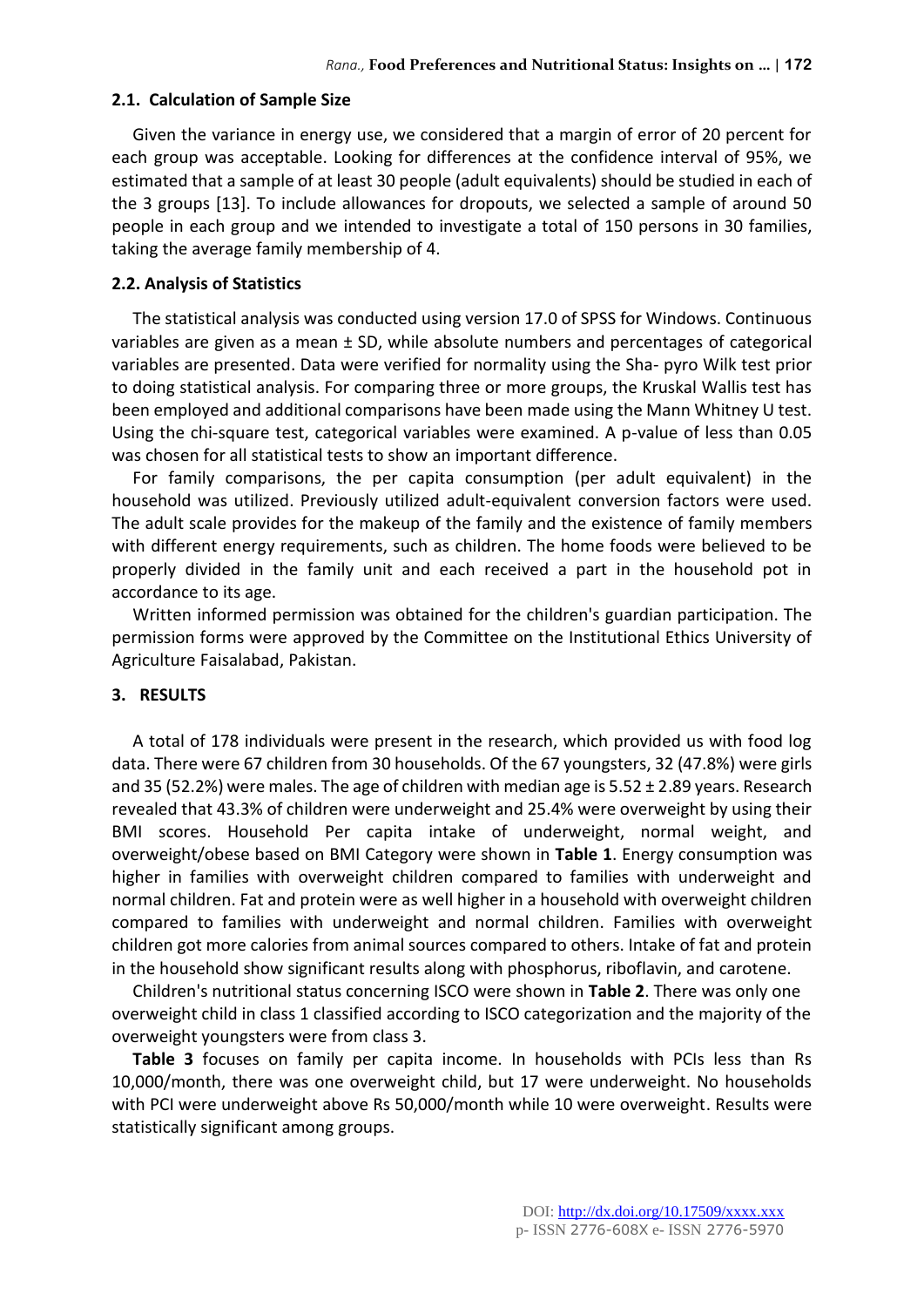| <b>BMI Category</b>      |                      |                     |                       |         |
|--------------------------|----------------------|---------------------|-----------------------|---------|
| <b>Variables</b>         | (Mean ± SD)          |                     |                       |         |
|                          | Underweight (n =29)  | Normal ( $n = 21$ ) | Overweight $(n = 17)$ | P value |
| Energy (Kcal)            | $2143 \pm 328.98$    | 2278±431.23         | 2708±503.21           | 0.018   |
| CHO(g)                   | $289.76 \pm 71.76$   | 398.21±387.45       | 601.89±521.22         | 0.301   |
| Fat $(g)$                | $61.91 \pm 11.89$    | 71.4±12.56          | 91.45±23.12           | 0.004   |
| Protein (g)              | $61.78 \pm 16.12$    | 76.21±12.98         | 111.87±27.89          | 0.003   |
| Animal source(kcal)      | $324.78 \pm 161.45$  | 501.45± 171.45      | 675.21±181.21         | 0.032   |
| Dietary fiber $(g)$      | $7.01 \pm 2.6$       | $9.12 \pm 3.1$      | $7.76 \pm 2.12$       | 0.512   |
| Minerals (g)             | $12.43 \pm 2.98$     | $13.54 \pm 3.12$    | 14.89±2.16            | 0.019   |
| Iron $(mg)$              | $15.98 \pm 4.56$     | 198.21±5.12         | 19.12±6.78            | 0.504   |
| Calcium (mg)             | 783.54 ± 278.76      | 10879.76±267.89     | 1267±287.34           | 0.043   |
| Phosphorus (mg)          | $1519.87 \pm 338.12$ | 1702.45±418.12      | 2098.65±433.67        | 0.004   |
| Carotene (mcg)           | 1289.76 ± 1098.4     | 1801.34±489.98      | 712.31±312.89         | 0.005   |
| Thiamine (mcg)           | $1.63 \pm 0.5$       | $1.52 \pm 0.6$      | $1.67 \pm 0.5$        | 0.401   |
| Riboflavin (mg)          | $0.71 \pm 0.23$      | $1.02 \pm 0.5$      | $1.6 + 0.4$           | 0.003   |
| Niacin (mg)              | $15.1 \pm 4.37$      | $15.12 \pm 1.2$     | $16.22 \pm 1.9$       | 0.790   |
| Total B6 (mg)            | $0.17 \pm 0.08$      | $0.16 \pm 0.12$     | $0.13 \pm 0.1$        | 0.398   |
| Folic acid (free) (mcg)  | $67.43 \pm 17.12$    | 73±18.12            | 92.56±17.43           | 0.043   |
| Folic acid (total) (mcg) | $195.5 \pm 55.43$    | 215.67±61.98        | 293.67±73.56          | 0.033   |

**Table 1**. Household Per capita intake of underweight, normal weight, and overweight/obese based on BMI Category.

**Table 2**. Children's nutritional status concerning ISCO.

|         |                   | <b>BMI category</b> |                  |  |
|---------|-------------------|---------------------|------------------|--|
|         | Underweight N (%) | Normal N (%)        | Overweight N (%) |  |
| Class 1 | 23(74.0)          | 7(22.6)             | 1(3.2)           |  |
| Class 2 | 6(37.5)           | 4(25.0)             | 6(37.5)          |  |
| Class 3 | 0(0.0)            | 10(50.0)            | 10(50.0)         |  |
| Total   | 29 (43.3)         | 21(31.3)            | 17(25.4)         |  |

**Table 3**. Child nutritional status concerning family per capita income.

|                | <b>BMI</b> category |              |                  |
|----------------|---------------------|--------------|------------------|
|                | Underweight N (%)   | Normal N (%) | Overweight N (%) |
| 10,000 or less | 17(77.2)            | 4(18.2)      | 1(4.6)           |
| 20,000-30,000  | 12(50.0)            | 6(25.0)      | 6(25.0)          |
| 50,000\ More   | 0(0.0)              | 11(52.4)     | 10(47.6)         |
| Total          | 29(43.3)            | 21(31.3)     | 17(25.4)         |

The impact of the education level of mothers on BMI is seen in **Table 4**. Twenty-seven children were born to mothers who studied for a college degree or did not attend high school. 21 of them were underweight and one overweight. 19 children were belonging to mothers having a professional postgraduate degree. Out of these 19, none of the children were underweight but 9 were overweight.

**Table 5** illustrates children's nutrition versus father education levels. It has a similar tendency, but the differences are less pronounced and are not statistically relevant.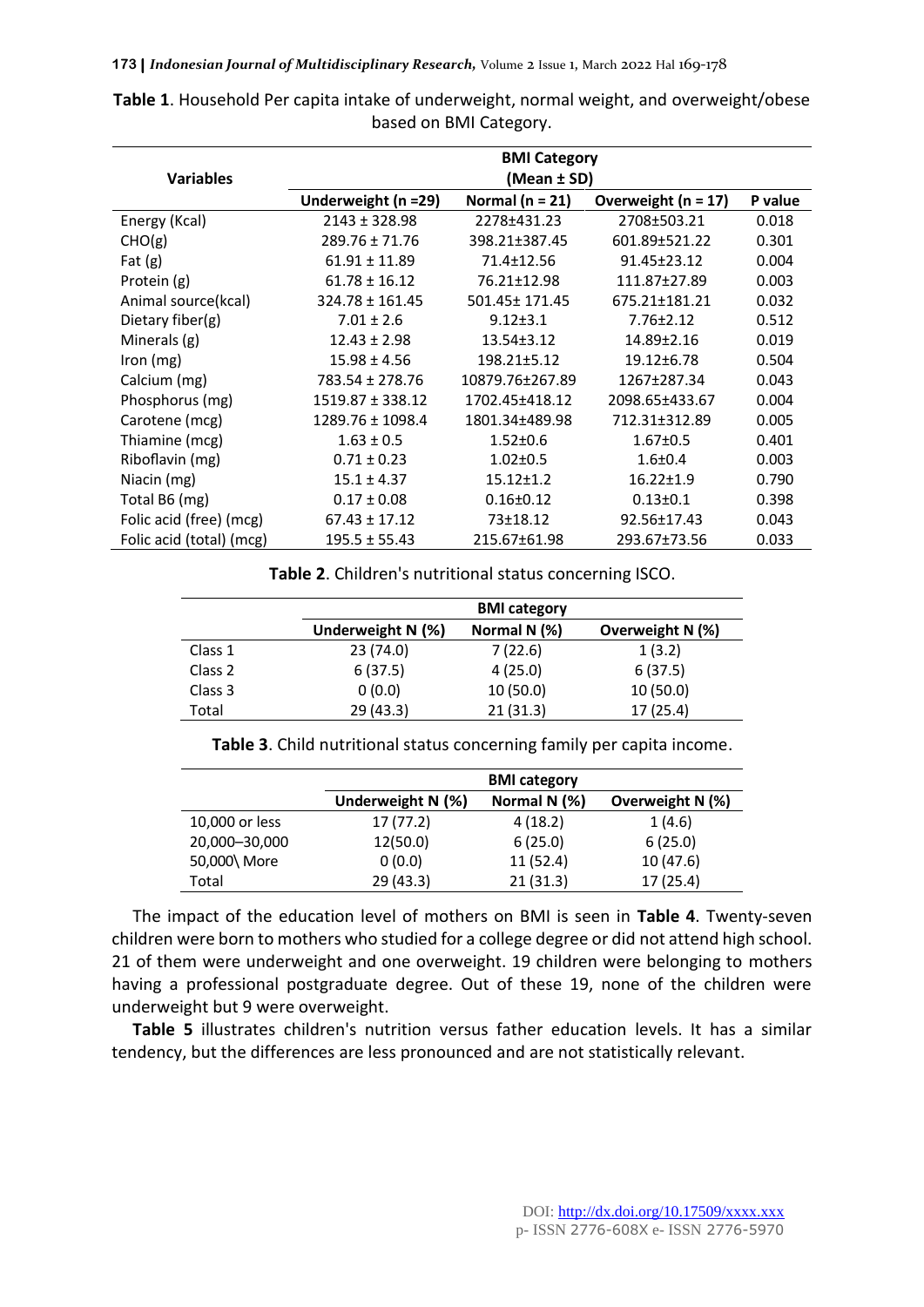|                                         | <b>BMI category</b> |              |                  |
|-----------------------------------------|---------------------|--------------|------------------|
|                                         | Underweight N (%)   | Normal N (%) | Overweight N (%) |
| College degree or less (Services staff) |                     | 21 (77.8)    | 5(18.5)          |
| Graduate degree (Assistants)            | 8(38.0)             | 6(28.6)      | 7(33.4)          |
| Post Graduate degree (Professionals)    | 0(0.0)              | 10(52.6)     | 9(47.4)          |
| Total                                   | 29(43.3)            | 21(31.3)     | 17(25.4)         |

**Table 4**. The impact of the education level of mothers on Nutritional status.

#### **Table 5**. children's nutrition versus father education levels.

|                                         | <b>BMI category</b> |              |                  |
|-----------------------------------------|---------------------|--------------|------------------|
|                                         | Underweight $N$ (%) | Normal N (%) | Overweight N (%) |
| College degree or less (Services staff) | 19(70.3)            | 7(25.9)      | 1(3.7)           |
| Graduate degree (Assistants)            | 10(50.0)            | 4(20.0)      | 6(30.0)          |
| Post Graduate degree (Professionals)    | 0(0.0)              | 10(50.0)     | 10(50.0)         |
| Total                                   | 29 (43.4)           | 21(31.3)     | 17(25.4)         |

#### **4. DISCUSSION**

A key determinant of child malnutrition is socioeconomic vulnerability. Southeast Asia and Africa report that the incidence of malnutrition among girls has risen regularly in contrast to boys (Fujiwara *et al.,* 2019). For example, Bangladesh research has shown a higher rate of malnutrition (54 percent) among females and a higher risk (1,44 times) of malnutrition compared to males (Zysman *et al.,* 2019). This higher risk is presumably due to disparities in food allocation in a household. In such circumstances, girls succumbed to hunger rather than boys. These fragile females are susceptible to malnutrition problems, died at an early age, or may establish an intergeneration malnutritional loop if survived (Swinburn *et al.,* 2019). These circumstances often occur in certain cultures in South Asia and Africa, where males are given cultural preferences to specified meals and consume more nutritious diets. In contrast, several reports from similar areas reported conflicting results showing a greater malnutrition incidence among children than girls (Modjadji & Madiba 2019). Malnutrition has been observed in the current research in the increasing frequency of boys. Our results show a greater incidence of malnutrition in males than women in different areas of the globe. This result of the research is counter to the widespread assumption that in South-East Asia, female children are exposed to discrimination compared with male children. Whereas, Laghari et al found a greater incidence of severe malnutrition among females than males under the age of five. Ansari *et al.,* have previously found comparable results in urban slum youngsters. Unlike the studies mentioned, the difference in research conditions may be ascribed to the existence of a greater incidence of malnutrition among children in the current study. The current research was carried out on youngsters going to school. Parents who send their girls to school may, therefore, be considered to have a more loving and less discriminating attitude towards their female offspring. Their love for daughters may lead to greater access to food for women. It may also be assumed that these families are more informed of excellent practices in health (Cowardin *et al.,* 2019). Whatever the cause, it is difficult to infer greater malnutrition in boys in this research and different literature findings.

We have specifically chosen youngsters in three groups with varying levels of education, skills, and per-capita income. Our research aimed at studying diets in families in various categories of education and skills towards discourse one element of this disparity.

In our research, 38% of kids were malnourished, 21% underweight and 17% overweight and obese, which illustrates the 'double burden of malnutrition' articulated in India by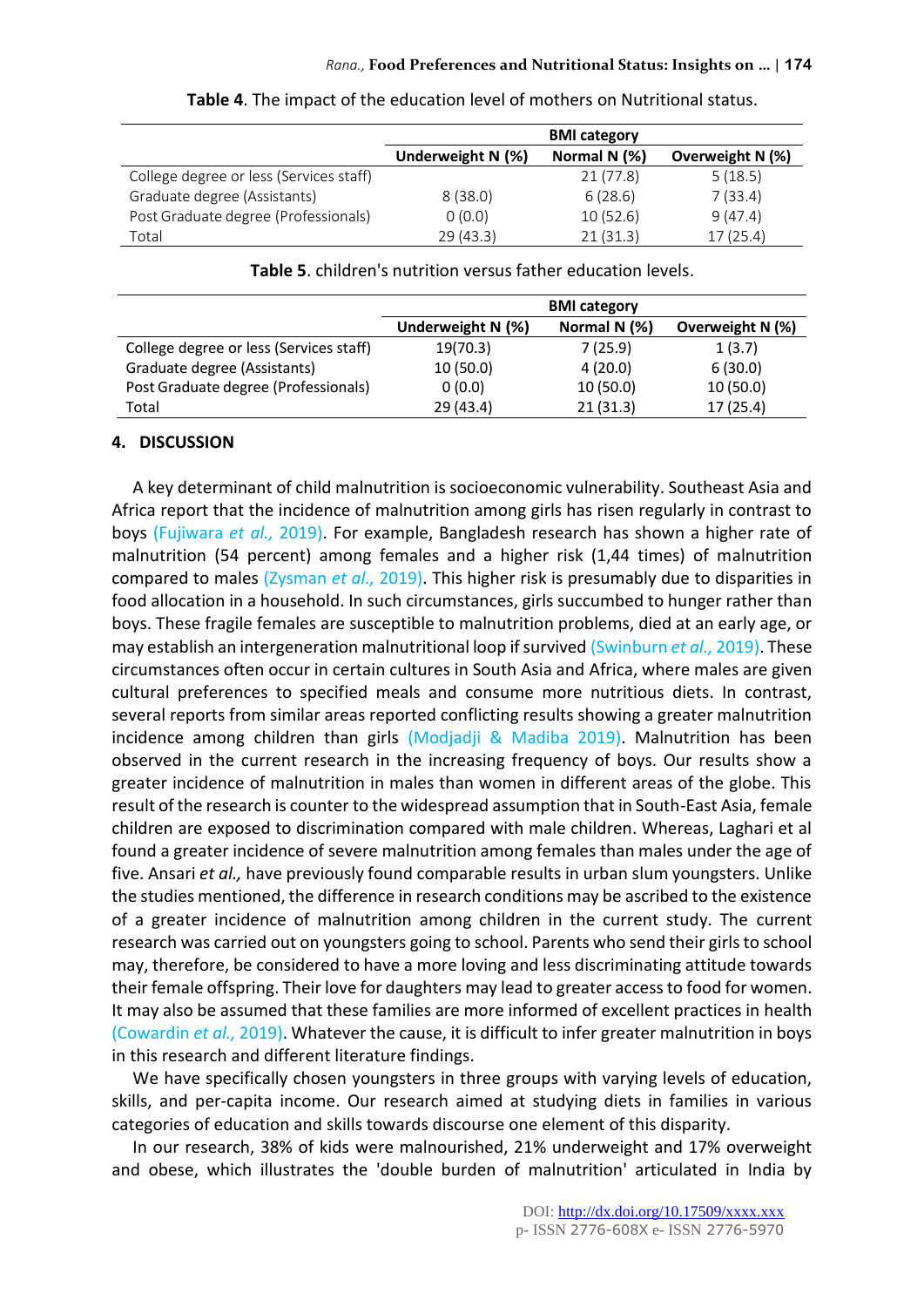Ravishankar (Tebeje *et al.,* 2019). We examined that Children's BMI was directly linked with family precipitate caloric intake. More children were overweight in those families that have high energy intake as lipids and animal sources. Food fads and a propensity to eat "junk food" are provided to urban youngsters, high in calories from sugar and fat, with little protein, fiber, vitamins, or minerals, frequently blamed for the growing obesity among the kids. Our research has shown that obesity is linked to the family diet and in some manner transfers the responsibility from children to parents. The high proportion of underweight children in Class 1 households indicates that financial limitations limit the consumption of calories in this group. The poverty line is defined by the Government of Pakistan as minimal income required to maintain the basic needs of foods, by not taking into consideration other elements as education and health. Hence in our study level, 1 participant was more likely to suffer from being underweight due to lack of financial resources to meet their needs of nutrition.

We would intuitively anticipate that wealthy households in class 3 (education and level 4 with the greatest income per capita) would consume richer and denser food. However, in Class II (education and level 3) we discovered more overweight children and they eat more calories, protein, and fat. Although not officially recorded in this research, it is known that many of the children in Class 2 went from class 1 into school and developed skills in their lives. We may assume that these women from impoverished homes tend to overcompensate so that they do not suffer in their youth from the deprivations they experienced. This result is similar to other reports in the United Kingdom, who looked at the mid-dole class separately from children in both lower and higher classes and found that children of the middle class were more likely than the other groups to be obese (Asoba *et al.,* 2019). They observed that the greatest likelihood of being categorized as obese is among the English Deprivation Indexes in all mean-sures of adiposity (Maehara *et al.,* 2019). Parents of lower-middle households. hard and children's education and partner ownership are fundamental objectives. This may influence their repeatability in other situations. We believe that our results will assist the production of hypotheses to examine the fundamental dynamics of the food transition (Polak *et al.,* 2019).

Rural, urban disparities in child malnutrition are widely shown worldwide. The research shows that children of low socioeconomic backgrounds are more likely to acquire malnutrition because of poor living standards, unsanitary eating habits, unsanitary drinking water, and inadequate sanitation. Therefore, it is generally believed that urban slum inhabitants have greater access to health services than rural populations due to their near physical proximity to urban regions (Dreher *et al.,* 2019). However, compared to metropolitan populations, these squatter settlers have worse health conditions. However, a few types of research revealed inconsistent results (Van Cooten *et al.,* 2019). The nutritional status of children in slums in Bangladesh, for example, was considerably poorer than that of rural, nonslum, and urban children. Similarly, in Nairobi slums residing in Kenya, the incidence of infancy diseases was greater than in rural and urban regions (Fongar *et al.,* 2019). In contrast, the death rate in Egypt for children under five in slums was much higher than in other metropolitan areas. It was nevertheless determined to be less than rural and domestic numbers (van Cooten *et al.,* 2019). Similar findings were also made in India, where childhood malnutrition in rural regions was greater in comparison with slums and urban areas. The nutritional condition of that section of society is addressed by a lack of literature in Pakistan. Urn-rural comparison research was performed by Anwar *et al.,* in Faisalabad, Pakistan, where the prevalence of stumping (33% urban vs 40,9% rural), waste (32.7% urban vs 33.3% rural), and low weight (32.3% urban vs 64.7% rural) were considerably greater in rural regions. In comparison with Asim Met all's research, the rate of stunting was shown to be lower in this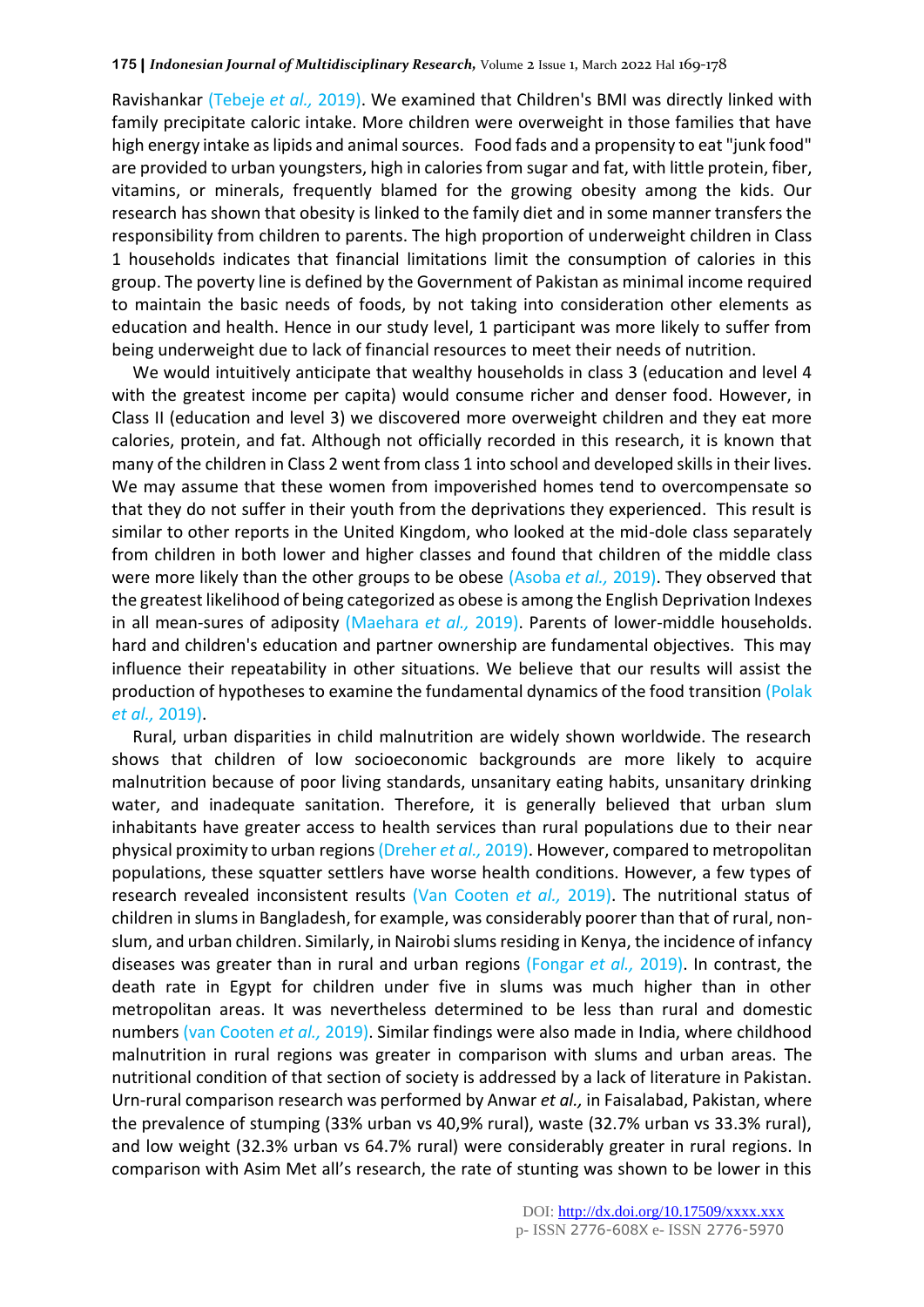study (38 percent) than in rural regions (40.9 percent) but higher than in urban areas (33 percent). Whereas both waste and underweight rates were found to be lower in slum regions than in urban and rural areas.

The cross-sectional design of this research is limited. Through such study, causal connections cannot be proven, only founded associations may be reported and recall-bias can be included.

Income a confounder of the association, may not have been consistent. If the income in the questionnaire was lower than answered, the connection might be surpassed since malnutrition is less likely with a greater family income. In accordance with the previously stated partialities, it is noteworthy that dads were not explicitly questioned in this study. The mother answered all inquiries because most of the dads were not there and had to get money for their family. Men are not likely to be at health centers since it is the mother's job to look after the kid and to visit health centers. For this reason, additional missing data about the father are added. This lack of money, for example, may lead the relationship of paternal education to reduce statistical power and dependability. The very small population of the study is another constraint of this research (N = 67). Many factors, such as education, income, and job, were grouped. The increased dispersion of educational groups, unfortunately, resulted in a loss of important information.

#### **5. CONCLUSION**

Regarding the main question of the research: "What is the impact of parental education on malnutrition in children under five in Pakistan?" and the hypothesis that the risk of child malnutrition is reduced by higher parental education, it may be assumed that maternal education has a significant effect. The risk of child malnutrition is reduced by higher maternal education, middle and high-level education. This connection is affected by the father and the age of the child's income and education. Paternal education cannot be linked to child malnutrition based on the study findings.

#### **6. AUTHORS' NOTE**

The authors declare that there is no conflict of interest regarding the publication of this article. Authors confirmed that the paper was free of plagiarism.

#### **7. REFERENCES**

- Ahmad, D., Afzal, M., and Imtiaz, A. (2020). Effect of socioeconomic factors on malnutrition among children in Pakistan*. Future Business Journal, 6*(1), 1-11.
- Anik, A. I., Rahman, M. M., Rahman, M. M., Tareque, M. I., Khan, M. N., and Alam, M. M. (2019). Double burden of malnutrition at household level: A comparative study among Bangladesh, Nepal, Pakistan, and Myanmar. *PloS one, 14*(8), e0221274.
- Asoba, G. N., Sumbele, I. U. N., Anchang-Kimbi, J. K., Metuge, S., and Teh, R. N. (2019). Influence of infant feeding practices on the occurrence of malnutrition, malaria and anaemia in children≤ 5 years in the Mount Cameroon area: A cross sectional study*. Plos one, 14*(7), e0219386.
- Boah, M., Azupogo, F., Amporfro, D. A., and Abada, L. A. (2019). The epidemiology of undernutrition and its determinants in children under five years in Ghana. *Plos One, 14*(7), e0219665.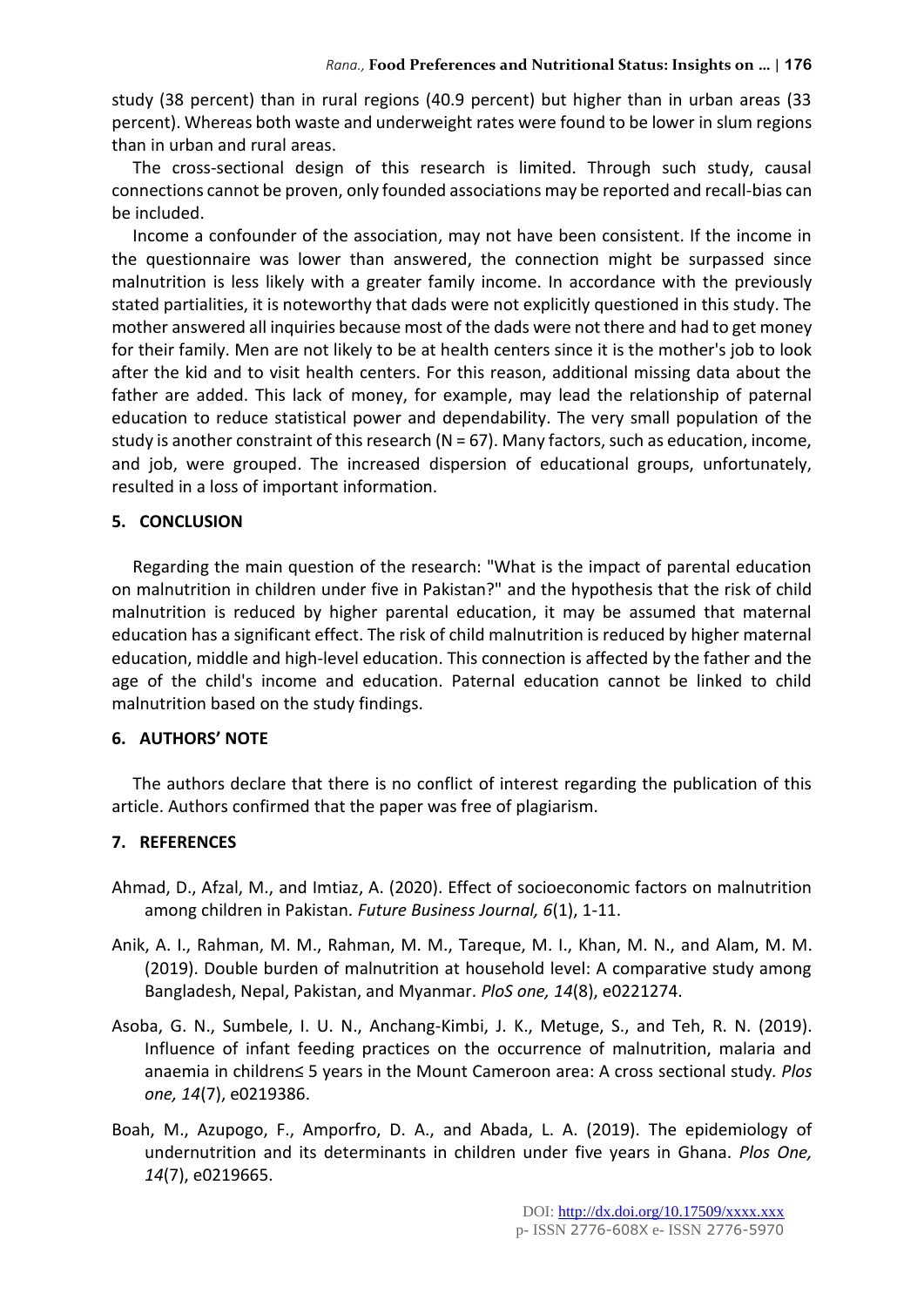- Bouvier, P., Papart, J. P., Wanner, P., Picquet, M., and Rougemont, A. (1995). Malnutrition of children in Sikasso (Mali): prevalence and socio-economic determinants. *Sozial-und Präventivmedizin, 40*(1), 27-34.
- Cederholm, T., Jensen, G. L., Correia, M. I. T. D., Gonzalez, M. C., Fukushima, R., Higashiguchi, T., Blaauw. R., Coats. A. J. S., Crivell. A. N., Evans. D. C., Gramlich. L., Fuchs-Tarlovsky. V., Keller. H., Llido. L., Malone. A., Mogensen. K. M., Morley. J. E., Muscaritoli. M., Nyulasi. I., Pirlich. M., Pisprasert. V., de van der Schueren. M. A. E., Siltharm. S., Singer. P., Tappenden. K., Velasco. N., Waitzberg. D., Yamwong. P., Yu. J., Van Gossum. A., Compher. C., and GLIM Core Leadership Committee, GLIM Working Group. (2019). GLIM criteria for the diagnosis of malnutrition–A consensus report from the global clinical nutrition community. *Journal of Cachexia, Sarcopenia and Muscle, 10*(1), 207-217.
- Choi, S. R., Lee, Y. K., Cho, A. J., Park, H. C., Han, C. H., Choi, M. J., Koo. J. R., Yoon. J. W., and Noh, J. W. (2019). Malnutrition, inflammation, progression of vascular calcification and survival: Inter-relationships in hemodialysis patients*. PLoS One, 14*(5), e0216415.
- Cowardin, C. A., Ahern, P. P., Kung, V. L., Hibberd, M. C., Cheng, J., Guruge, J. L., Sundaresan. V., Head. R. D., Barile. D., Miils. D. A., Barrat. M. J., Huq. S., Ahmed. T., and Gordon, J. I. (2019). Mechanisms by which sialylated milk oligosaccharides impact bone biology in a gnotobiotic mouse model of infant undernutrition. *Proceedings of the National Academy of Sciences, 116*(24), 11988-11996.
- Dreher., Michele. M., Ronda. G., Hughes., Patricia. A. Handley., and Abbas. S. Tavakoli. (2019). Improving retention among certified nursing assistants through compassion fatigue awareness and self-care skills education. *Journal of Holistic Nursing, 37*(3), 296–308.
- Engle., Patrice. L., and Patricia. D. Fernández. (2010). INCAP Studies of Malnutrition and Cognitive Behavior. *Food and Nutrition Bulletin 31*(1):83–94.
- Fongar, A., Gödecke, T., and Qaim, M. (2019). Various forms of double burden of malnutrition problems exist in rural Kenya. *BMC Public Health, 19*(1), 1-9.
- Fujiwara, A., Minakuchi, H., Uehara, J., Miki, H., Inoue‐Minakuchi, M., Kimura‐Ono, A., Nawachi. K., Maekawa. K., and Kuboki, T. (2019). Loss of oral self‐care ability results in a higher risk of pneumonia in older inpatients: A prospective cohort study in a Japanese rural hospital. *Gerodontology, 36*(3), 236-243.
- Humbwavali, J. B., Giugliani, C., Nunes, L. N., Dalcastagnê, S. V., and Duncan, B. B. (2019). Malnutrition and its associated factors: A cross-sectional study with children under 2 years in a suburban area in Angola. *BMC Public Health, 19*(1), 1-11
- Kar, B. R., Rao, S. L., and Chandramouli, B. A. (2008). Cognitive development in children with chronic protein energy malnutrition. *Behavioral and Brain Functions, 4*(1), 1-12.
- Larson‐Nath, C., and Goday, P. (2019). Malnutrition in children with chronic disease. *Nutrition in Clinical Practice, 34*(3), 349-358.
- Maehara, M., Rah, J. H., Roshita, A., Suryantan, J., Rachmadewi, A., and Izwardy, D. (2019). Patterns and risk factors of double burden of malnutrition among adolescent girls and boys in Indonesia. *Plos One, 14*(8), e0221273.